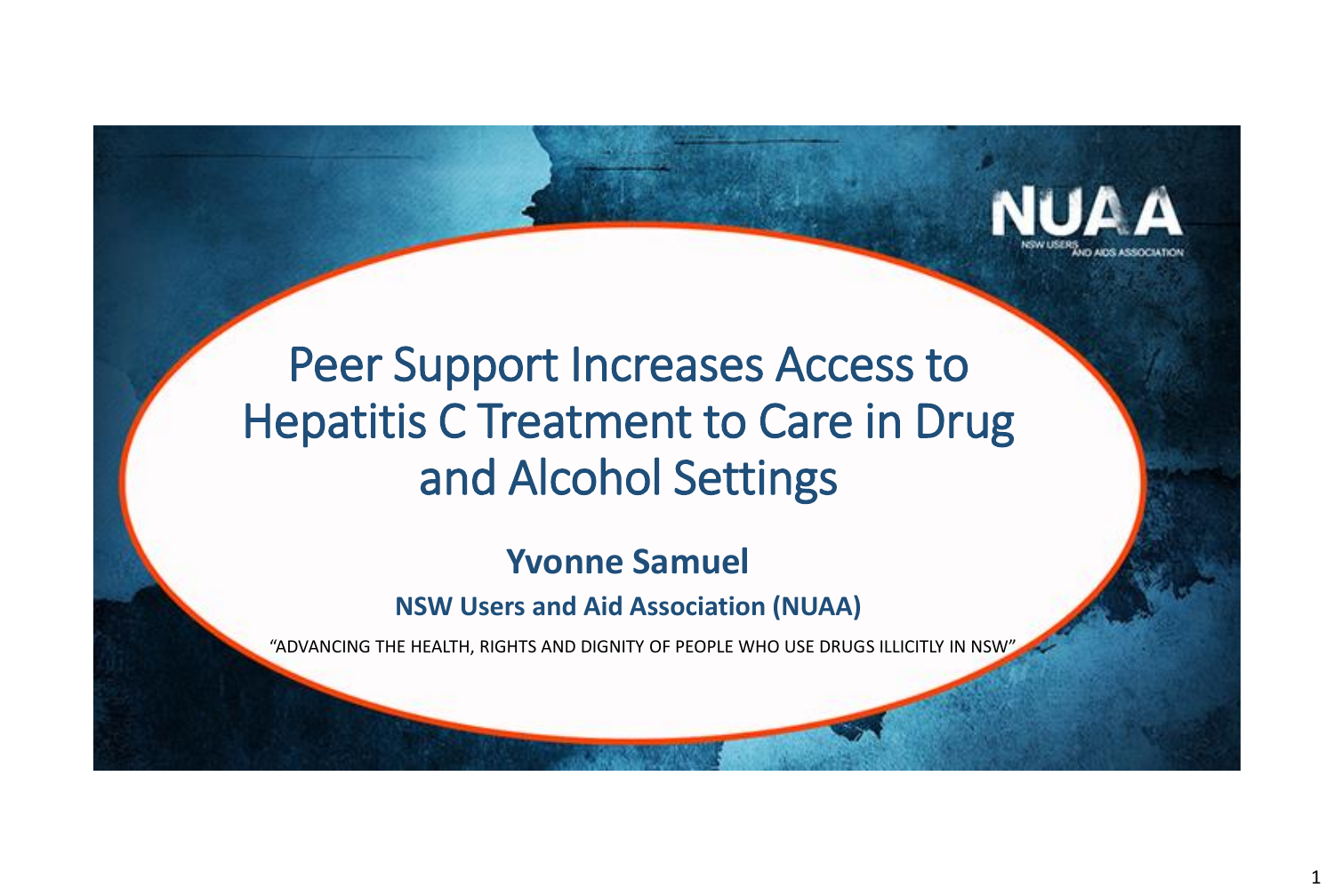

The new era of DAAs has ensured that treatment rates of people living with chronic hepatitis C are increasing, as waitlisted patients are quickly engaging with clinics.

However, equity demands that more marginalised populations are also supported to undergo treatment. Often the primary point of contact that highly marginalised individuals have with the health care setting is in harm reduction or opioid substitution clinics where they may previously have experienced highly stigmatised care.

This presentation describes the work of a peer support worker (PSW) in a high volume public OST clinic in increasing access to hepatitis C treatment.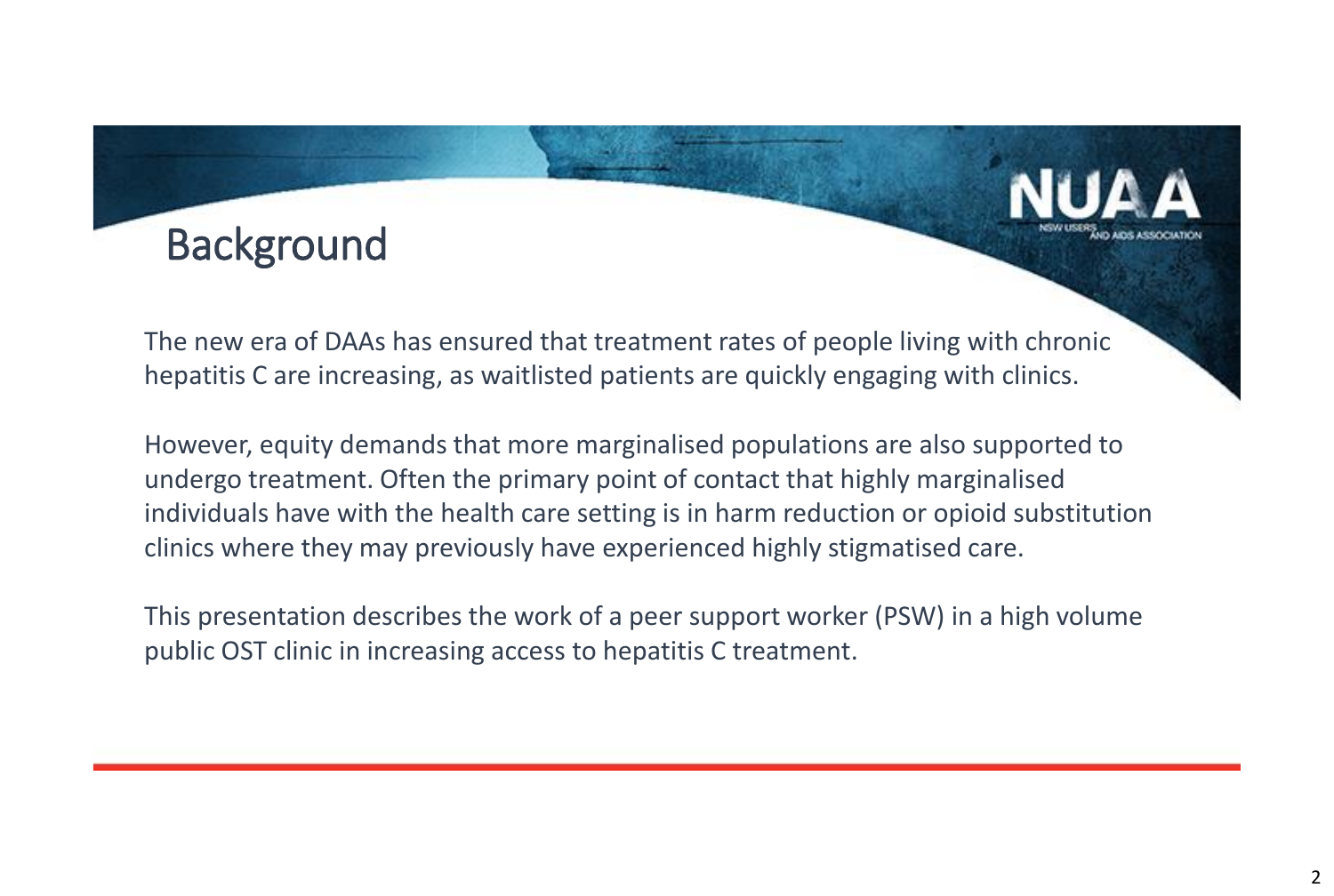# The intervention

Peer support consists of a worker with lived experience of injecting drug use and hepatitis C working in treatment settings appropriate to their skill base. NUAA upskilled a well-regarded consumer engagement officer in HCV treatment and support in an inner city drug and alcohol service.

The role involved:

- Providing brief educational interventions on hepatitis C, transmission, testing, monitoring and treatment
- Encouraging connection with health care providers for testing, monitoring and treatment
- Providing support to people as they navigated the new hepatitis C treatment pathways
- Acting as a go-between the services and consumers
- Advocating for consumers where required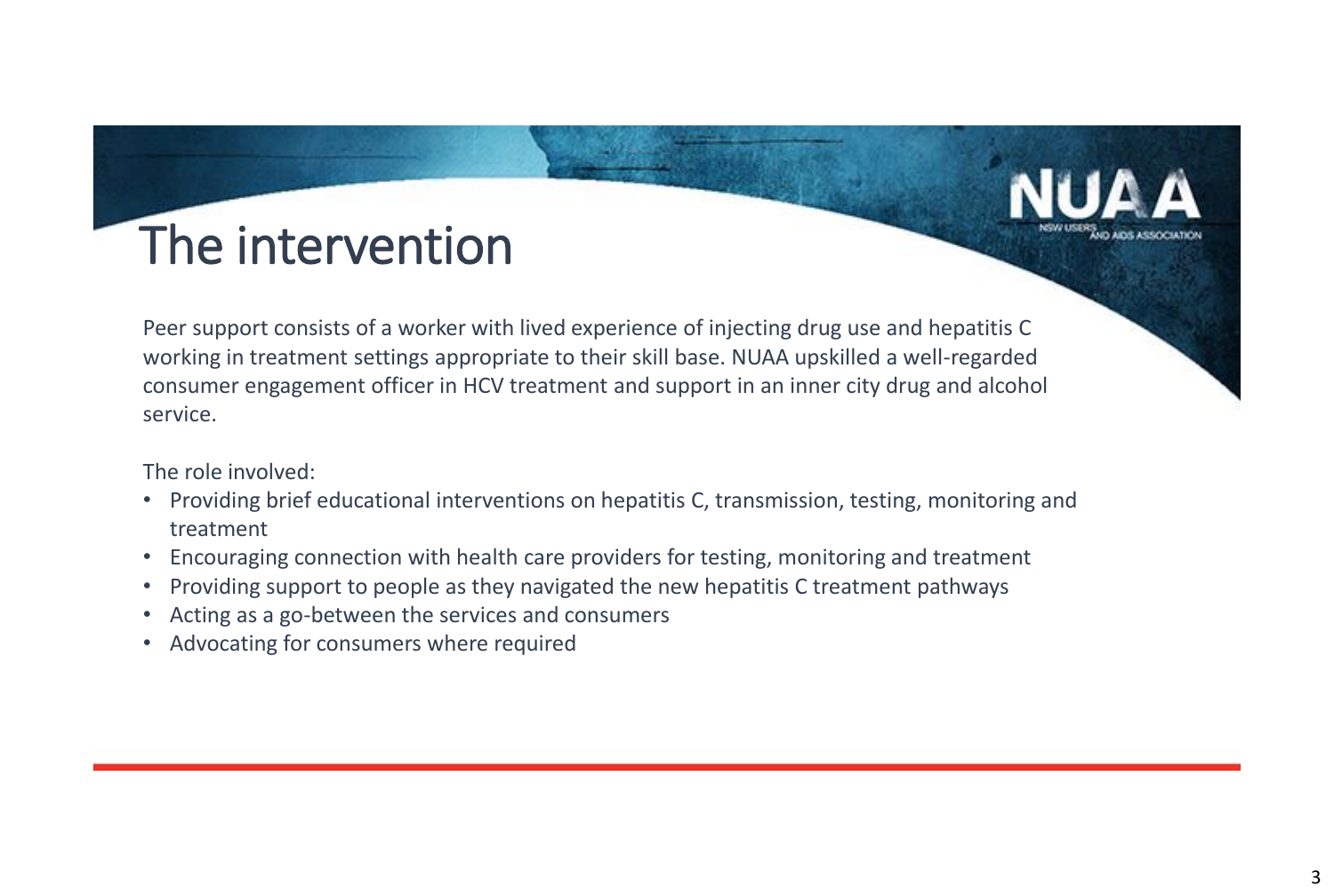### Evaluation methods

We undertook to evaluate the acceptability and efficacy of this intervention

Survey examined:

- Overall satisfaction with service
- Acceptability of PSW role
- Efficacy of the PSW role

A total of 47 clients completed the survey (out of approximately 150 service clients) Survey was administered by a PSW who was not connected with the service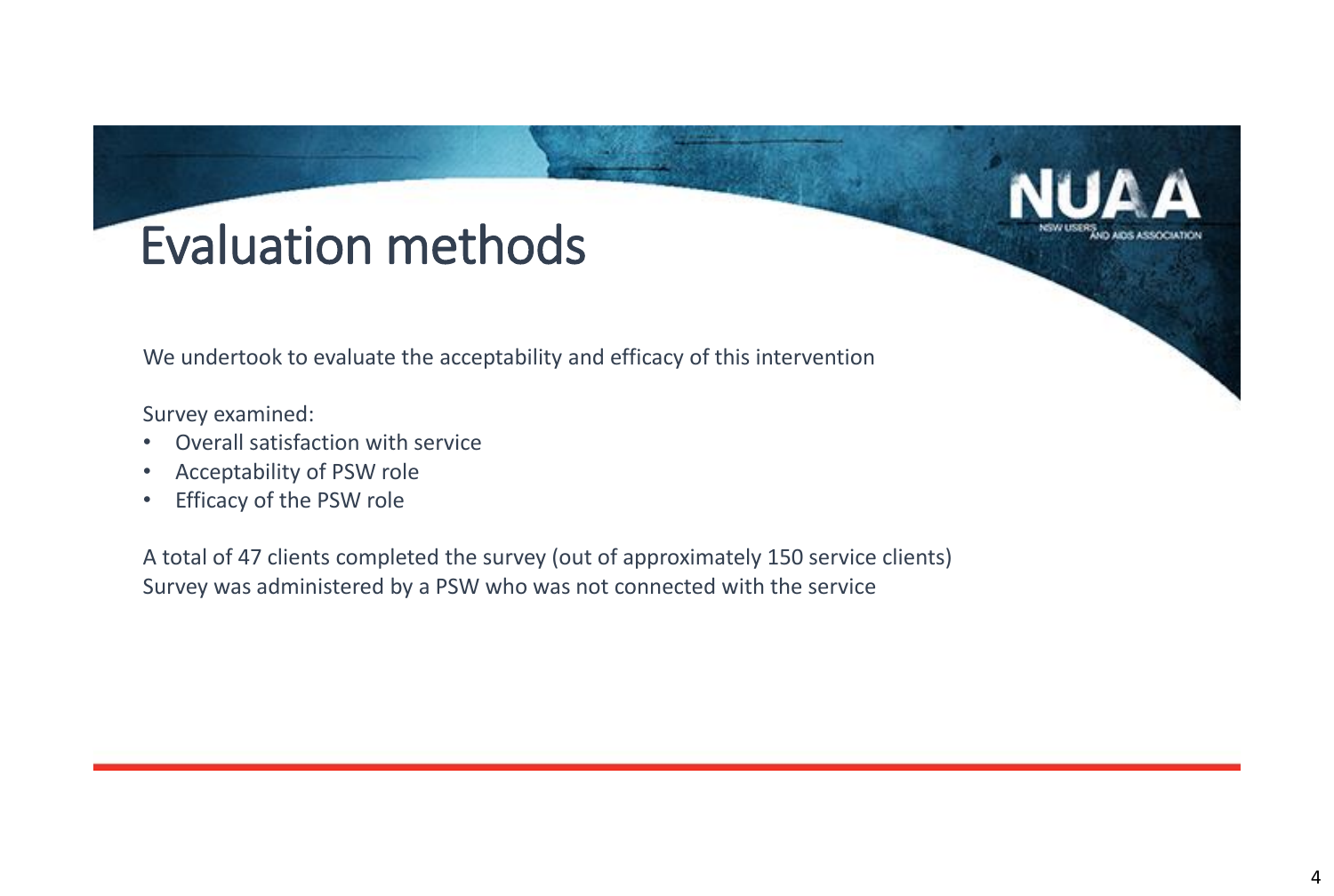

The majority of participants were male (75%),

Aged over 35 years (58%)

Long term service users (77% had attended the clinic for at least 1 year)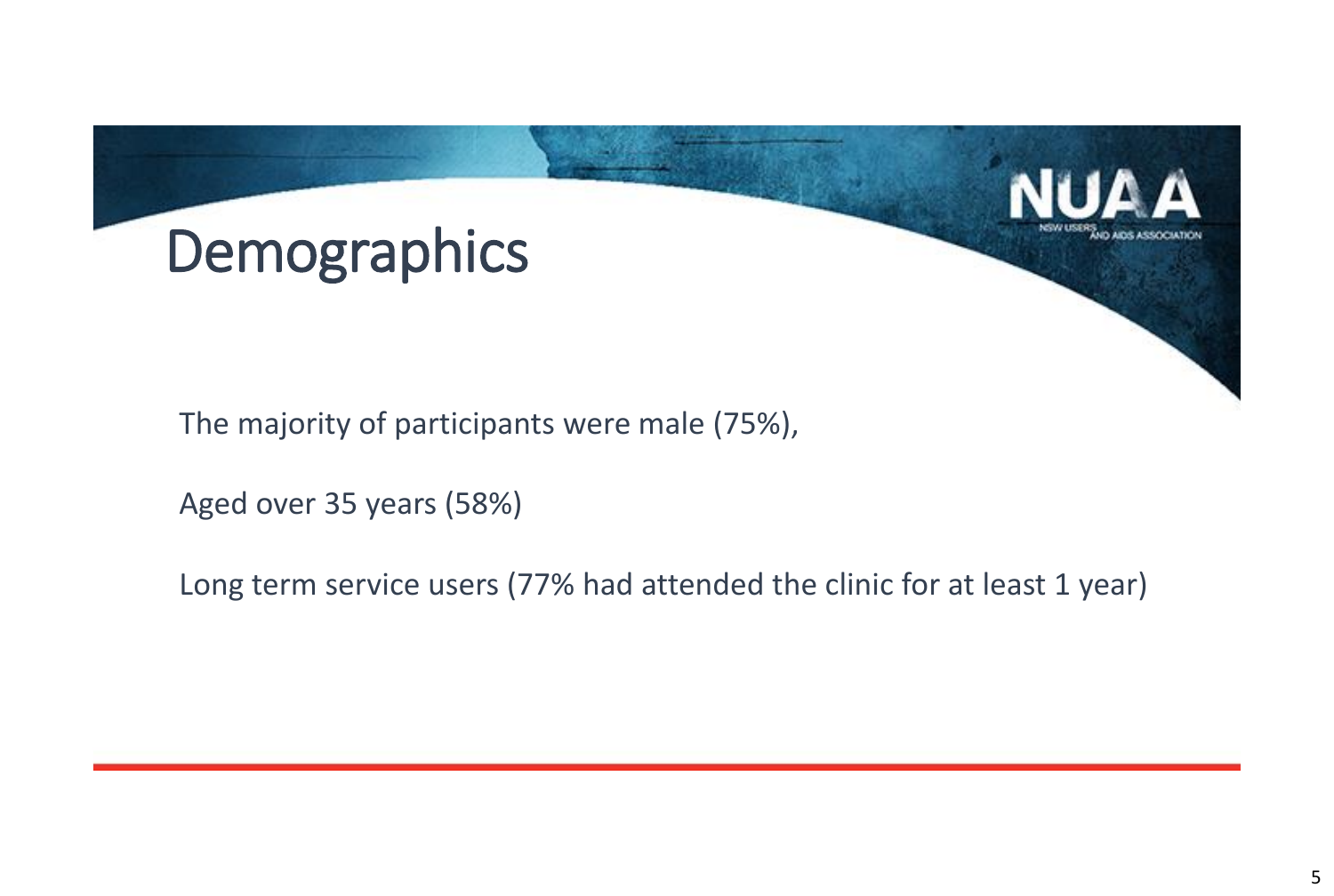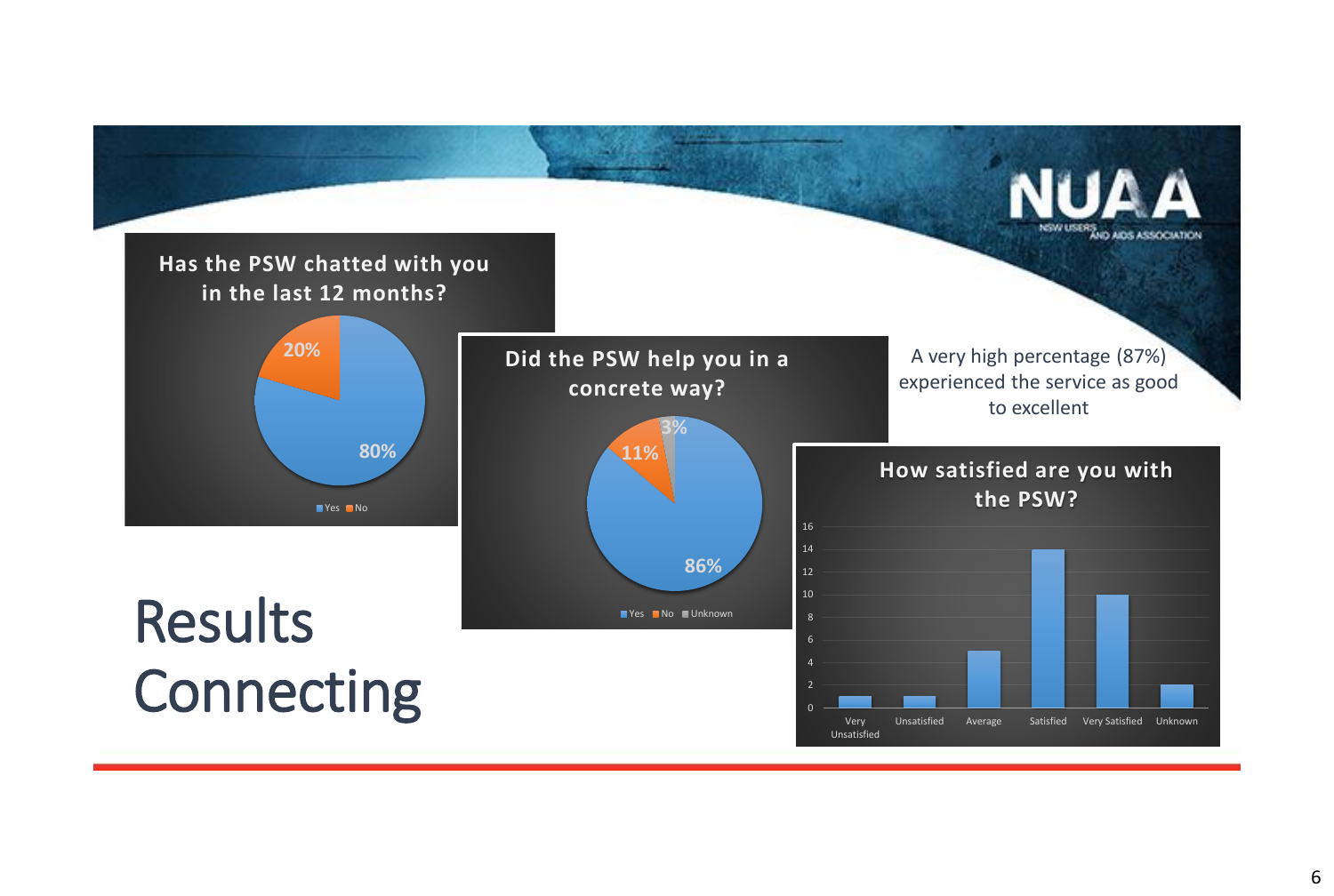

**Dispensing Staff**

**Case Manager** **PSW Doctor Reception NUM Hep C Nurse Friend Other**

Dispensing staff (10%) Hepatitis C nurse (5%)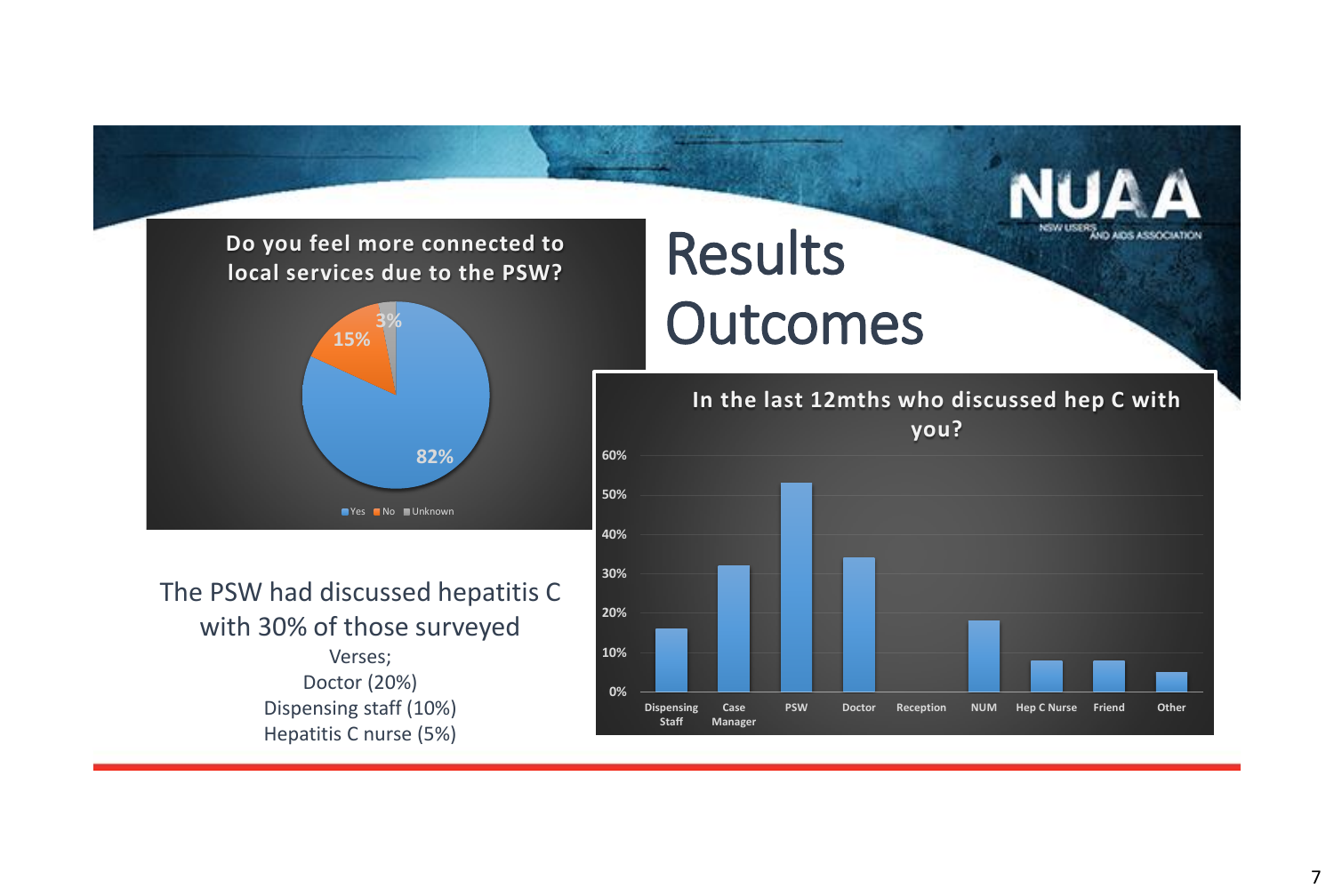Nearly half (47%) of participants reported that the Peer Support Worker was involved in the decision making process to proceed with treatment

**Indicating that this support was instrumental in the decision.**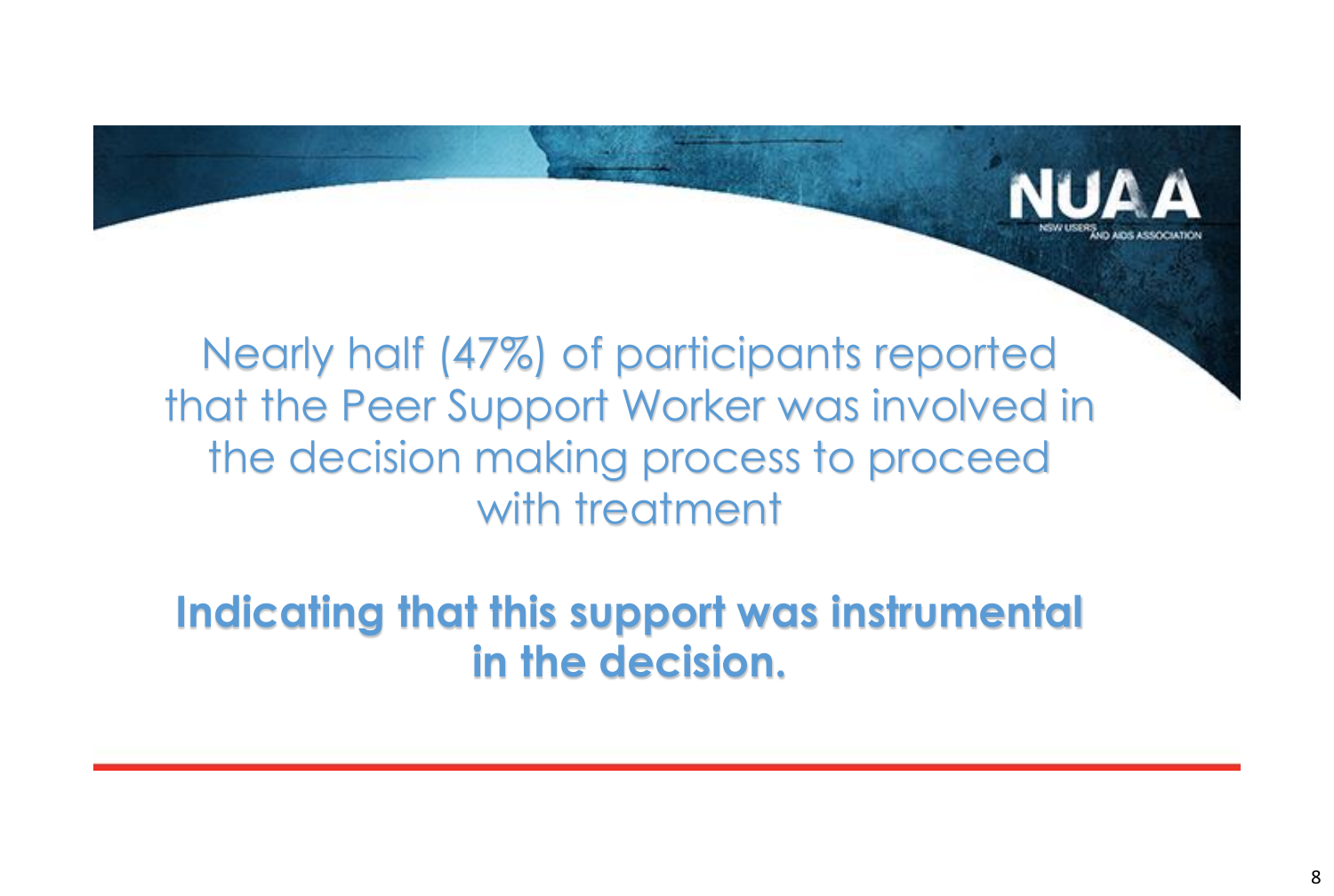

- Peer support worker was highly effective in engaging with OST clients around HCV treatment
- Peer support can facilitate hepatitis C treatment access in Opiate Substitution Treatment settings.
- Peer Support Worker roles must be considered in all high-volume Opiate Substitution Treatment Clinics in order to ensure equity in hepatitis C treatment
- Further, the ongoing support of a peer through the testing, decision making process and the treatment regime is the next evolution of ensuring the most vulnerable and marginalised injecting drug users and people in opiate treatment can and do access and complete hepatitis C treatment.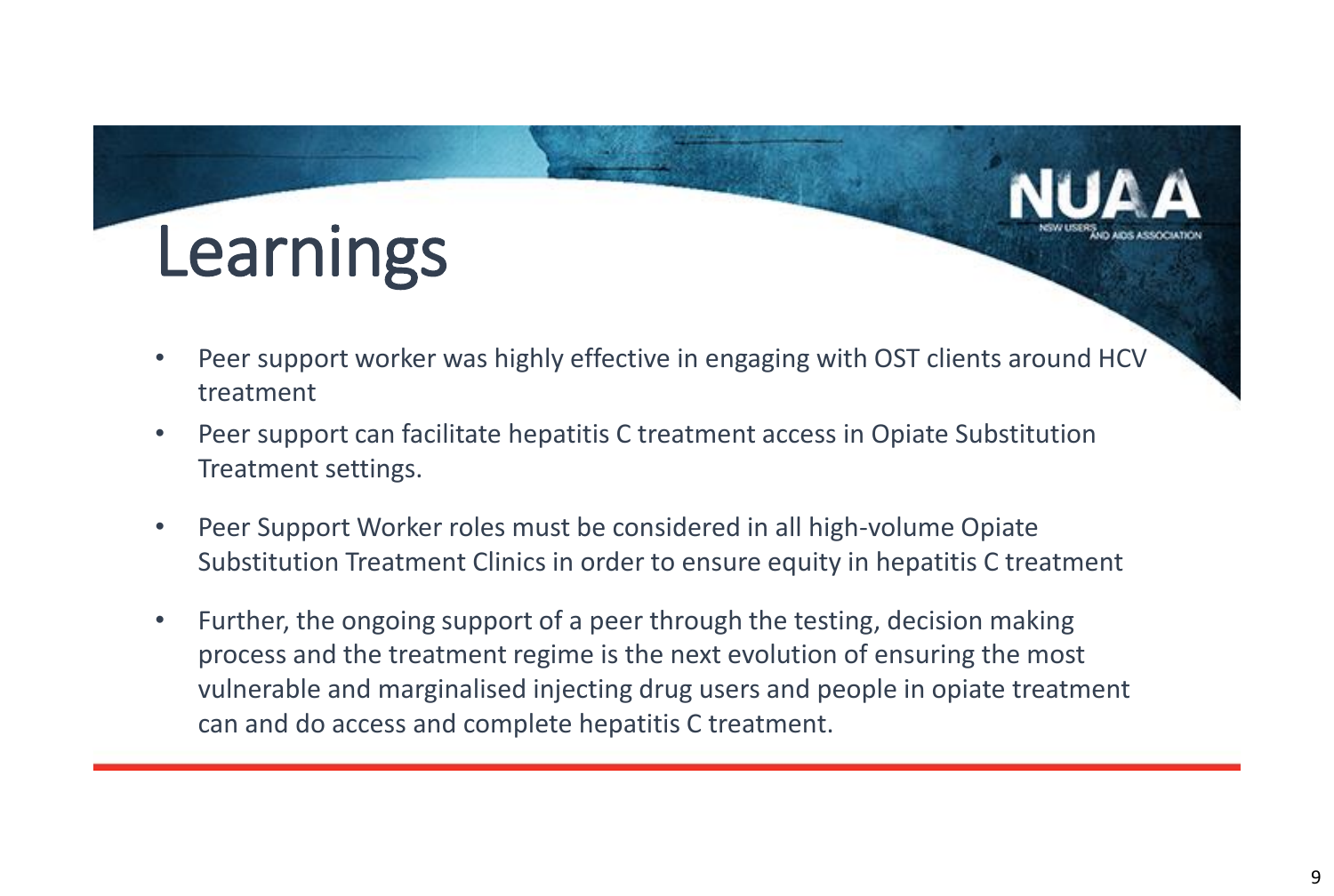## Recommendations

- Structural norms in clinical practice inhibit discussion, education and support
- Peer support "meets people where they live" providing opportunities for engagement
- Peer support will be essential to achieving the target of hepatitis C elimination